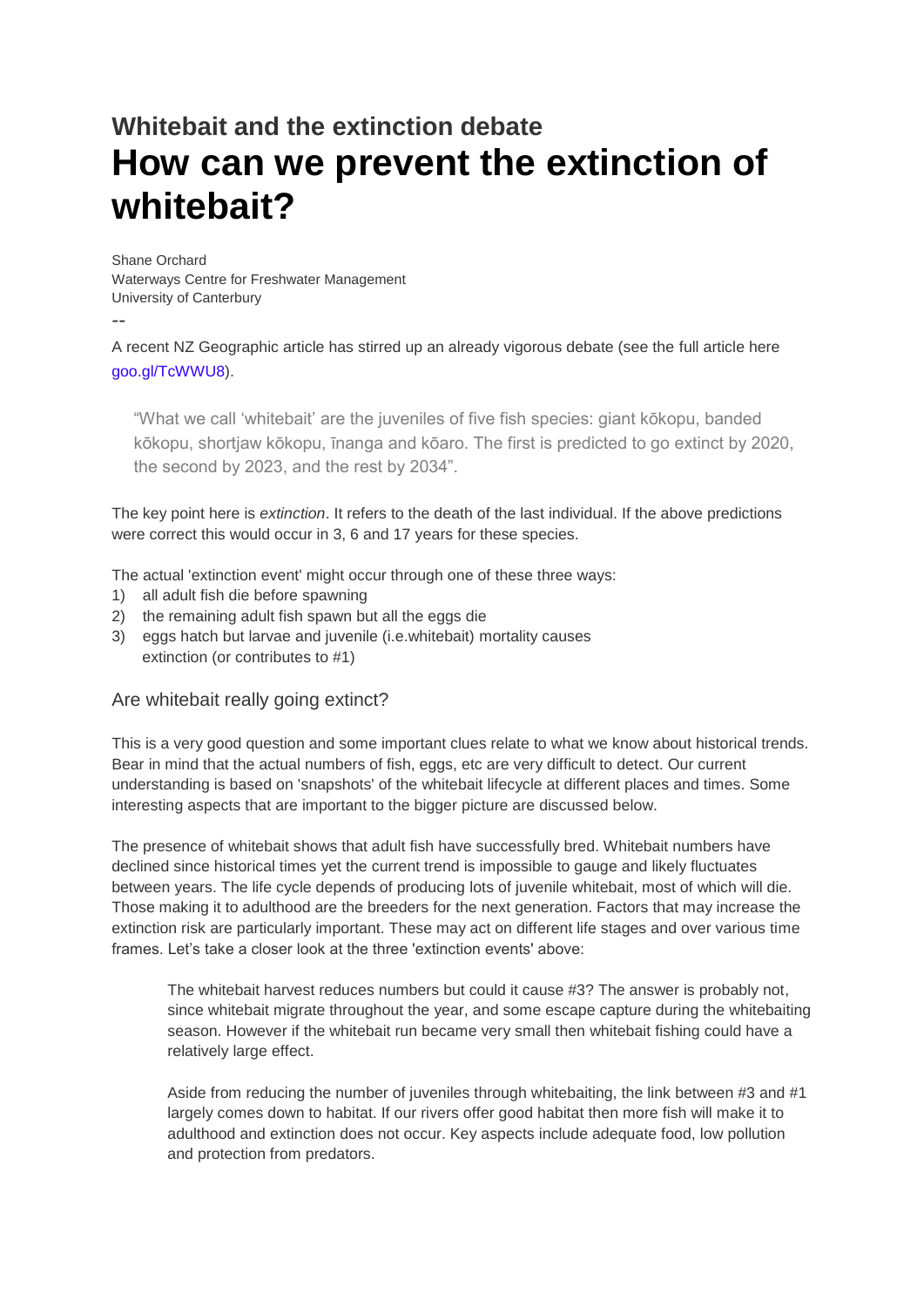The spawning habitat is also critical. Eggs are the start of the next generation, but this is a particularly vulnerable life stage. Ensuring the eggs don't die before hatching will prevent #2 and will increase the stock of larvae that mature into whitebait. Obvious this assists with preventing #3 and therefore also #1. The key activity we can control here is the protection of the spawning sites. Therefore, as well as ensuring good habitat for adult fish we need to be particularly mindful of the 'critical habitat' that is need for successful spawning. Often the locations involved are very specific and occupy relatively small areas. This can make them vulnerable and we need to know where they are.

In summary - extinction should not be seen as a foregone conclusion. Through attention to the theoretical 'extinction events' it can certainly be prevented. It mainly comes down to the motivation to do it, as well as ensuring that we are following a strategy that actually addresses the major risks.

## What does preventing extinction look like?

#### Whitebait fishery controls

Reducing the pressure on juvenile fish through a focus on whitebaiting is unfortunately not a panacea because other factors are major influences on the total number of breeders and their eggs. In fact, a preoccupation on controlling whitebaiting might increase extinction risk if it contributed to inaction on other aspects. Because the lifecycle is geared towards producing lots of juvenile whitebait, it stands to reason that a sustainable harvest should be possible so long as an abundant fish population is maintained upstream of the 'back peg' and that these fish are healthy, grow to maturity, and successfully spawn. For these reasons it is imperative that we don't spiral into a whitebait fishery debate without a holistic view of the other extinction risks.

As with other protection methods, fishery-based strategies need to be monitored for effectiveness and this is no easy task. The most scientifically tractable strategies that involve limiting the fishery are those that can also generate information. This might be achieved by closing several rivers to fishing (to suit the different whitebait species) and monitoring the effects closely, or the use of temporary closures (such as 'no fishing days'). Such 'rāhui' might be eventually lifted or a rolling series applied, each river taking its turn. The results could also help judge the value of other fishery restriction proposals in terms of likely effects.

Other strategies to increase the number of whitebait escaping the nets could also be pursued. Again, monitoring is necessary to assess the actual impacts on adult fish populations upstream. Some of the more obvious options are:

- outlaw lazy fishing methods such as the 'Southland Sock'
- reduce net sizes / stream coverage and other details such as traps
- impose a catch limit on the amount of whitebait caught
- ban the commercial sale of whitebait
- reduce season lengths

Looking at these options, the first is likely the most agreeable to fisherman and therefore achievable, and the second is a similar strategy but harder to police. The third likely to be unpopular and very hard to police, and the fourth has no guarantee against a black market kickback reducing the desired outcome of de-incentivising fishing effort for profit. The last point is quite workable and is already used on the South Island's West Coast. Part of its reasoning is to give the less common whitebait species a better chance since they are thought to migrate a little later than the most abundant species (īnanga) that makes up the bulk of the whitebait catch (despite also being in decline). However, as with the river closure options above, these measures will need to be discussed with local communities and